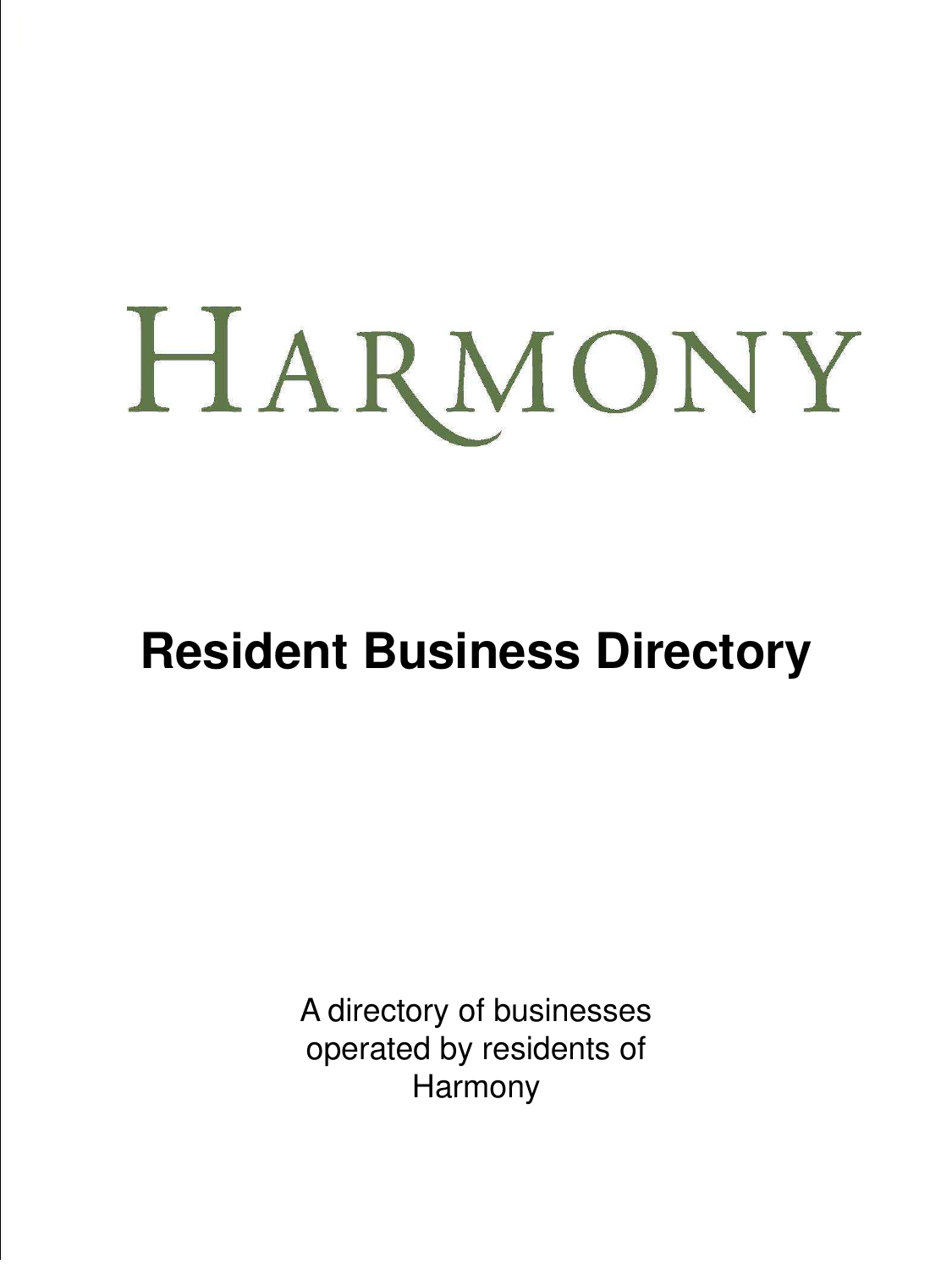# **Table of Contents**

**\_\_\_\_\_\_\_\_\_\_\_\_\_\_\_\_\_\_\_\_\_\_\_\_\_\_\_\_\_\_\_\_\_\_\_\_\_\_\_\_\_\_\_\_\_\_\_\_\_**

**\_\_\_\_\_\_\_\_\_\_\_\_\_\_\_\_\_\_\_\_\_\_\_\_\_\_\_\_\_\_\_\_\_\_\_\_\_\_\_\_\_\_\_\_\_\_\_\_\_**

# **Page 2**

Apparel Architect Art Automotive

### **Page 3**

Babysitting Background Checks Beauty/Spa/Diet

### **Page 4**

**Catering** Cleaning/Organizing Consulting/Coaching Contractors/Home Repair

**\_\_\_\_\_\_\_\_\_\_\_\_\_\_\_\_\_\_\_\_\_\_\_\_\_\_\_\_\_\_\_\_\_\_\_\_\_\_\_\_\_\_\_\_\_\_\_\_**

**Page 5** Entertainment Services Finance/Estate Planning

### **\_\_\_\_\_\_\_\_\_\_\_\_\_\_\_\_\_\_\_\_\_\_\_\_\_\_\_\_\_\_\_\_\_\_\_\_\_\_\_\_\_\_\_\_\_\_\_\_\_ Page 6**

Food Furniture Gardening **Gifts** 

**\_\_\_\_\_\_\_\_\_\_\_\_\_\_\_\_\_\_\_\_\_\_\_\_\_\_\_\_\_\_\_\_\_\_\_\_\_\_\_\_\_\_\_\_\_\_\_\_\_ Page 7** Golf, Health and Fitness, Hotel **\_\_\_\_\_\_\_\_\_\_\_\_\_\_\_\_\_\_\_\_\_\_\_\_\_\_\_\_\_\_\_\_\_\_\_\_\_\_\_\_\_\_\_\_\_\_\_\_\_**

# **Page 8**

Insurance Jewelry Job Placement Law

**Page 9** Lawn Care, Massage, Pets **\_\_\_\_\_\_\_\_\_\_\_\_\_\_\_\_\_\_\_\_\_\_\_\_\_\_\_\_\_\_\_\_\_\_\_\_\_\_\_\_\_\_\_\_\_\_\_\_\_**

**\_\_\_\_\_\_\_\_\_\_\_\_\_\_\_\_\_\_\_\_\_\_\_\_\_\_\_\_\_\_\_\_\_\_\_\_\_\_\_\_\_\_\_\_\_\_\_\_\_** 

### **Page 10**

Photography Pool Property Management Restaurant

**Page 11** Real Estate

### **Page 12**

Transportation Travel Telecommunications **Tutoring** 

**Page 13** Vacation Rentals, Web Design

# Apparel **Custom Fitted Bras**

**Marylin Ash-Mower** 407-556-3434 [mowerdm@comcast.net](mailto:mowerdm@comcast.net)

85% of all women wear the wrong bra..Do You? Over 200 sizes to choose from for a correct fit to each woman's unique size and configuration. Call for a FREE no obligation bra fitting.

Harmony Residents receive a 10% discount.

### **Thirty-One**

**Chrissy Walsh** 407-738-9904 [www.mythirtyone.com/8956](http://www.mythirtyone.com/8956) [chrissywalsh@cfl.rr.com](mailto:chrissywalsh@cfl.rr.com) Unique and Personalized Gifts for Women, Teens and Children

### **Karlene Grimes** 407-957-4498

[www.shirts4gc.com](http://www.shirts4gc.com/) [shirts4gc@hotmail.com](mailto:shirts4gc@hotmail.com)

# Architect **Obadiah Swafford, AIA** 407-749-9033 [oswafford@gmail.com](mailto:oswafford@gmail.com)

Art

# **Moth Creations Damien Rockne** 407-925-7246

[hello@mothcreations.com](mailto:hello@mothcreations.com) [www.mothcreations.com](http://www.mothcreations.com/)

With over 10 years of experience we offer quality Graphic Design to help resurface the image of your business. Specializing in Corporate Identity, Apparel Development, Interface Design, Web Sites, Character Design, Typography, Creative Direction and Print. Harmony residents receive up to 20% off your first order!!!

[jason@studioconstantine.com](mailto:jason@studioconstantine.com) [http://StudioConstantine.com](http://studioconstantine.com/)

Fine art painting, drawing, and mixed media. Works created in contemporary

# Automotive

**5X Racing**

### **John Adamczyk** 407-504-SPEC

[5xracing@gmail.com](mailto:5xracing@gmail.com) [www.5XRacing.com](http://www.5xracing.com/)

We are an online race shop that specializes in spec Miata and Mazda performance parts.

5% off select products, contact us through email to receive this special offer!

### **Dent Perfect Raul Lora** 321.228.9792 [raullora06@hotmail.com](mailto:raullora06@hotmail.com) Automotive paintless ding and minor dent repair, prices starting at \$75.00. Most repairs done in less than an hour. free estimates. Harmony residents save \$25.00 off any repair

# **Studio Constantine**

**Jason Cullison** 321-442-2355

and abstract expressionist styles. All commissions considered.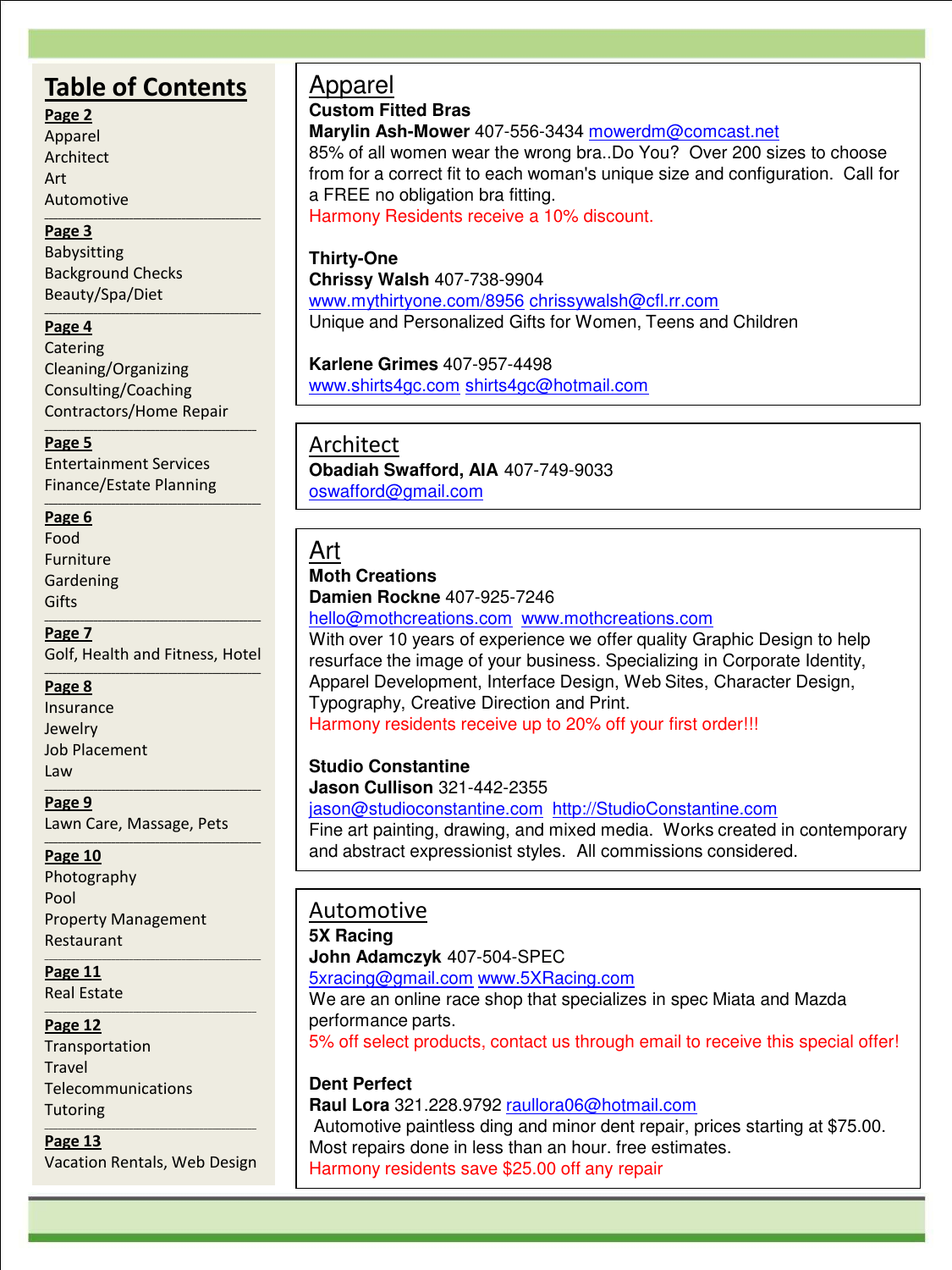# **Babysitting**

# **Allison Martin** 616-788-1781

I am a honor student @ Harmony High School.... I would be happy to entertain your little ones while you are away. Experience with infants, toddlers, and elementary aged children... References available....

# **Cassidy Donnarumma** 407-892-4559 [lyndadon@msn.com](mailto:lyndadon@msn.com)

Reliable and caring HHS Freshman that will babysit in your home Reasonable rates. Will also provide pet sitting services at a reasonable rate. Have had CPR training. Please call to obtain more information

**Joan Boisseau Becker** 917-572-6043 [jonibee@cfl.rr.com](mailto:jonibee@cfl.rr.com)

# Background Investigations

# **Commercial Investigations LLC**

**Michelle Pyan** 800-284-0906

[michellepyan@commercialinvestigationsllc.com](mailto:michellepyan@commercialinvestigationsllc.com) [www.commercialinvestigationsllc.com](http://www.commercialinvestigationsllc.com/)

COMMERCIAL INVESTIGATIONS LLC (CI) offers thorough and affordable BACKGROUND INVESTIGATIONS (pre-employment, tenant, and business transaction backgrounds). CI provides accurate, timely, cost effective and fully compliant reports supported by exceptional customer service. CI provides the PROACTIVE TRUTH regarding applicants thereby reducing turnover and limiting exposure to civil liability. 10% Off Background Investigations processing fees.

# Beauty/Spa/Diet

# **Arbonne International**

**Beth Maxim** 561-212-3961 [bmaxim@cfl.rr.com](mailto:bmaxim@cfl.rr.com); [http://arbonne.com](http://arbonne.com/)

Pure, safe and beneficial health, wellness and skincare for the entire family! If you have a skin condition, I can help!

# **AVON**

**Jean Scarpa** 407-957-2561 [http://jeanscarpa.avonrepresentative.com](http://jeanscarpa.avonrepresentative.com/) Visit my web site to shop for all the great products AVON has to offer!

# **BeautiControl by Sugeil Ortiz**

407-575-4991 [sugeil@hotmail.com](mailto:sugeil@hotmail.com) [http://www.beautipage.com/sugeil\\_ortiz/index.asp](http://www.beautipage.com/sugeil_ortiz/index.asp)

I'm a certified Independent Consultant for BeautiControl, a beauty company specializing in Spa treatment, personalized skin care and advanced anti-aging products through an at home Spa experience with unmatched income opportunity. Se habla español

# **hCG Rapid Slim**

**Natalie Alvarado** 888.645.8010 [info@hcgrapidslim.com](mailto:info@hcgrapidslim.com) [www.hcgrapidslim.com](http://www.hcgrapidslim.com/) Lose up to 1 to 2 lbs per day!!! Guaranteed!!! hCG Weight Loss Oral Drops. 90 Day Money Back Guarantee! 10% Off for Harmony Residents.

# **Tanglez Hair Salon**

**Paula Evans** 407-957-HAIR(4247) [psuebrock@yahoo.com](mailto:psuebrock@yahoo.com)

Tanglez Hair Designs is a Full Service Family Hair Salon. We offer Professional Hair Care Services at Affordable Prices. Over 30 years experience. We offer Keratin Straightening Treatments starting at \$50.00, full service Color Specialist and Master Hair Cutting. Michigan & 192, St. Cloud Harmony Residents, Teachers & Students receive haircuts for \$5.00; Discounted Color, High-Lites, Low-Lites and corrective color.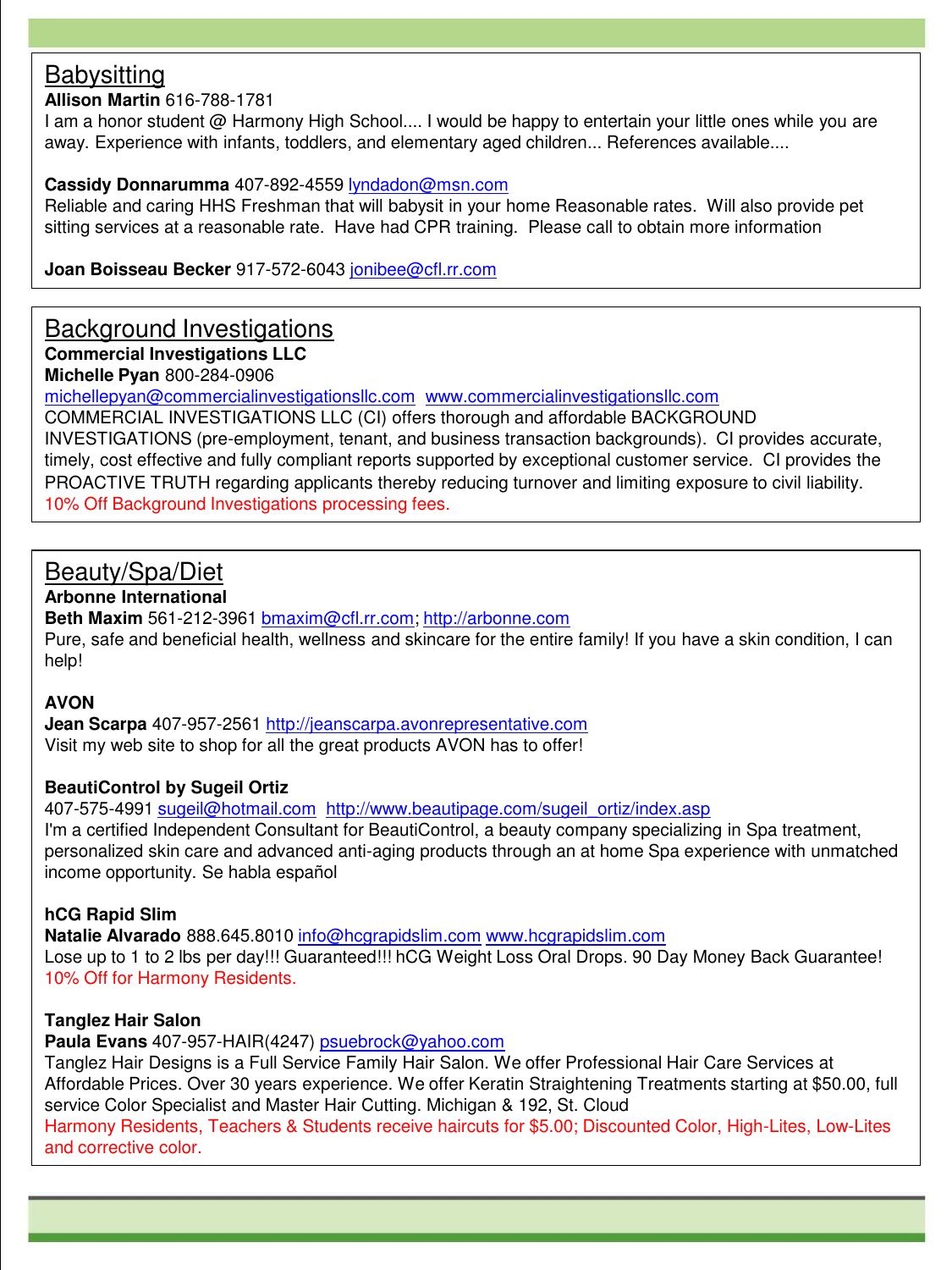# **Catering**

# **Harmony Banquets & Catering**

**Brock Nicholas** 407-891-1616

[bnicholas@troongolf.com](mailto:bnicholas@troongolf.com) [http://www.harmonyfloridaweddings.com](http://www.harmonyfloridaweddings.com/)

Children's birthday parties, resident holiday parties, weddings, anniversaries, sweet sixteen parties. We cater at your house and have a variety of event rooms to choose from in our clubhouse. Special incentives available to Harmony Residents.

# **Pampered Chef**

**Rachel Garwood** 407-957-9367 [dandr3311@cfl.rr.com](mailto:dandr3311@cfl.rr.com) [RachelGpamchef@hotmail.com](mailto:RachelGpamchef@hotmail.com) Cooking Parties, Catalog Shows and Fundraisers.

# Cleaning/Organizing Services

**Monica Stone**

Cell 313-310-3044 [moni8@comcast.net](mailto:moni8@comcast.net)

Need a little or a lot of Organization in your life. Let me help you! I have years of experience in garages, closets, kid's rooms, offices etc… No job to big or small. Heavy Duty or Occasional cleaning of homes or commercial business. Reasonable prices and flexible schedule. References Available

# Consulting and Coaching

# **New Leaf Systems**

**Kerul Kassel** 407-957-1494

[kerul@newleafsystems.com](mailto:kerul@newleafsystems.com) [www.Procrastivity.com](http://www.procrastivity.com/) [www.NewLeafSystems.com](http://www.newleafsystems.com/)

Award-winning author of *Stop Procrastinating Now* and *Productive Procrastination* (available at Amazon.com) offering business owners, solopreneurs, and executives coaching services to help them attain maximum their professional (and personal) results.

# Contractors/Home Repair

**Access Air Eric Farnsworth** 407-921-0760 [elfarnsworth@live.com](mailto:elfarnsworth@live.com) Air Conditioning service, repair, and installation. Standard \$60.00 labor rate applies 24/7

# **Farrell Construction Services, Inc.**

**Justin Farrell** 407-509-0233 justinfarrell fcs@embargmail.com [www.farrellconstructionservices.com](http://www.farrellconstructionservices.com/) Certified General Contractors #CGC1504270; Certified Green Professional; Associate member with American Society of Home Inspectors; Members of the National Home Builders Association. FHA 203K Consultants #A0797.

# **GMS Home Repair Services**

**Gary Weeks** 321-501-0726 Home Repair, Renovation, Additions, Fencing etc. Licensed and Insured. Serving Harmony since 2004

**ITD Construction LLC Russel Janney** 407-201-1891 [russeljanney@yahoo.com](mailto:russeljanney@yahoo.com) Interior Demolition, Drywall, Drywall Repairs, Texture

**Johnson Home Repair Services, LLC B.J. Johnson** (407)791-4845 [bernarrjohnson@live.com](mailto:bernarrjohnson@live.com) Home Repair, Insurance Specialist, General Contractor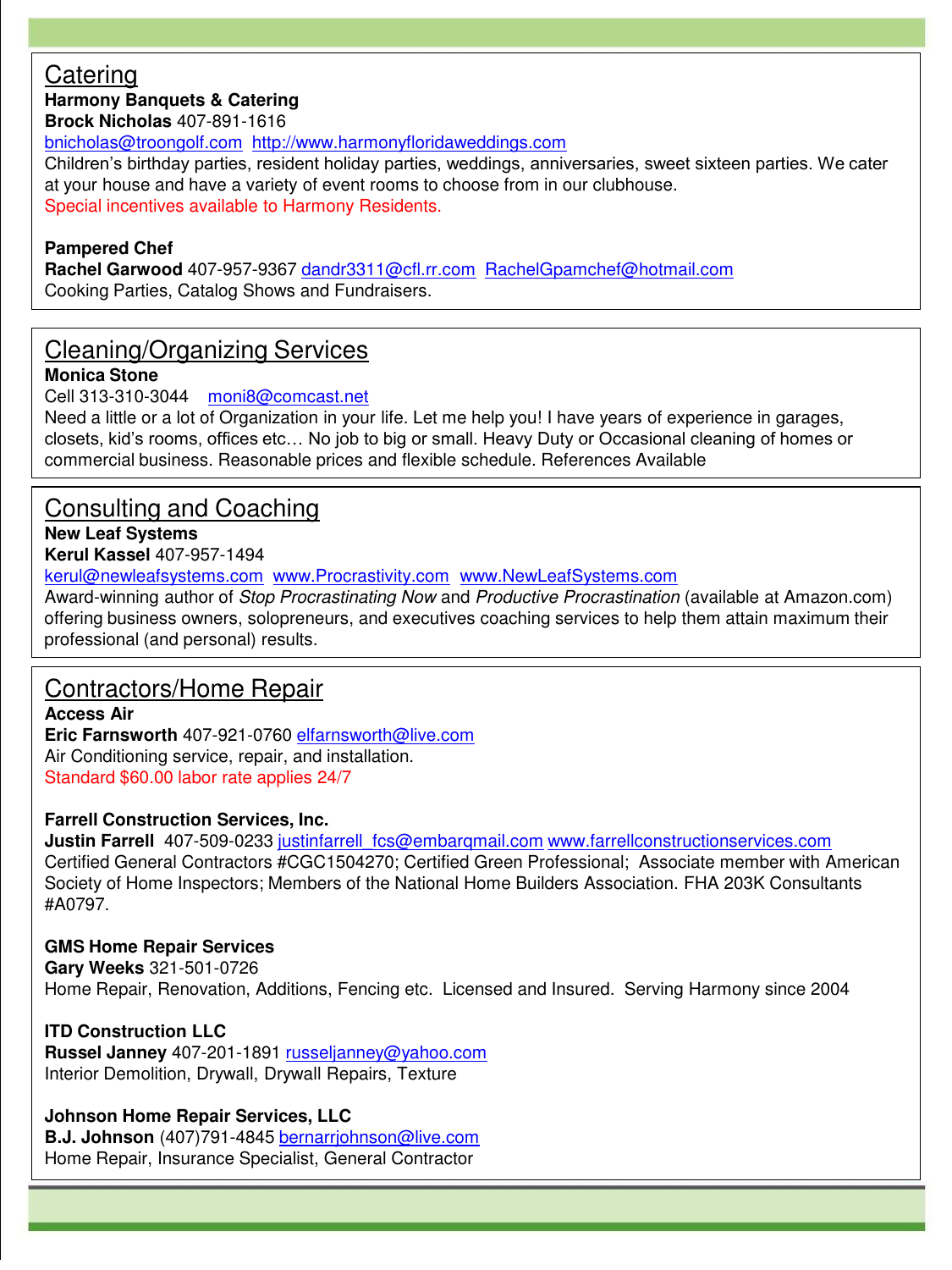# Entertainment Services

**Balloons by Lester and Body Art by Susan**

**Lester and Susan McNeely** Susan: 708-218-1670

Bodvartby Susan@msn.com

[www.everythingbutthemime.com](http://www.everythingbutthemime.com/) to see a slide show, but contact us at the number above. Both Lester and Susan were voted entertainer of the year at the Association for the Promotion of Campus Activities. We do body art and balloon twisting for any event. Call for prices. If you live in Harmony we will give you a twenty percent discount.

# **Classic Idol Judges for your Event**

**Kevin Rushing** 407582-2653

# [kevin@yodogrush.com](mailto:kevin@yodogrush.com) [www.yodogrush.com](http://www.yodogrush.com/)

The "Original Trio" classic Idol Judges for any occasion. We can enhance any Corporate or Karaoke event. We have been known to do bar mitzvahs and Birthdays as well. Bring your party or event to life with these special look /act alike judges…your guests will be entertained and impressed.

Harmony residents get a \$50.00 discount if you book the talent for a minimum 3 hour engagement.

# **Perfect Little Parties by Jen**

**Jennifer Abrahamson** 407-709-0187

[Perfectlilpartys@aol.com](mailto:Perfectlilpartys@aol.com) [www.PerfectLittlePartiesbyJen.com](http://www.perfectlittlepartiesbyjen.com/)

Specializing in children's birthday parties such as Princess parties, tea parties, glamour parties, spa parties & more!

# **Playful Delights by Natalie**

**Natalie Randazzo** 407-283-8689 [www.playfuldelightsbynatalie.yolasite.com](http://www.playfuldelightsbynatalie.yolasite.com/) [playfuldelightsbynatalie@ymail.com](mailto:playfuldelightsbynatalie@ymail.com) Host your party today and get free products. Become a consultant and make extra income.

# **Twisted Critters by CyndiLou**

**Cyndi Conklin** 407-738-2912 [cyndiconklin@yahoo.com](mailto:cyndiconklin@yahoo.com) Balloon Twisting- Will twist for children's parties or special events. Contact me for rates.

# Finance and Estate Planning

**Johnson Financial**

**Debbie Johnson**

Phone 407.957.3293 Fax 888-848-4525

[deborah.johnson@nextfinancial.com](mailto:deborah.johnson@nextfinancial.com)

Complimentary Consultation: Also works closely with CPA's and Estate Planning Attorney's for overall financial planning needs.

# **Scott Farnsworth**

**Attorney and Certified Financial Planner** (407)593-238[6](mailto:sfarnsworth@sunbridgenetwork.com)

# [scott1@cfl.rr.com](mailto:scott1@cfl.rr.com) [www.SunBridgeKeyAdvisors.com](http://www.sunbridgekeyadvisors.com/)

SunBridge KEY Advisor Planning is a common-sense, down-to-earth program for giving middle-class and upper-middle-class families in the Harmony area the training, tools, and support they need to navigate the financial and legal issues of these turbulent times, and to de-clutter their financial and legal lives, put their houses in order, get their ducks in a row---and keep them there. Scott Farnsworth is an estate planning attorney and Certified Financial Advisor with more than 30 years in the business. Ask about our free Introductory Workshop.

For Harmony residents, we will waive the joining fee, a \$139 value.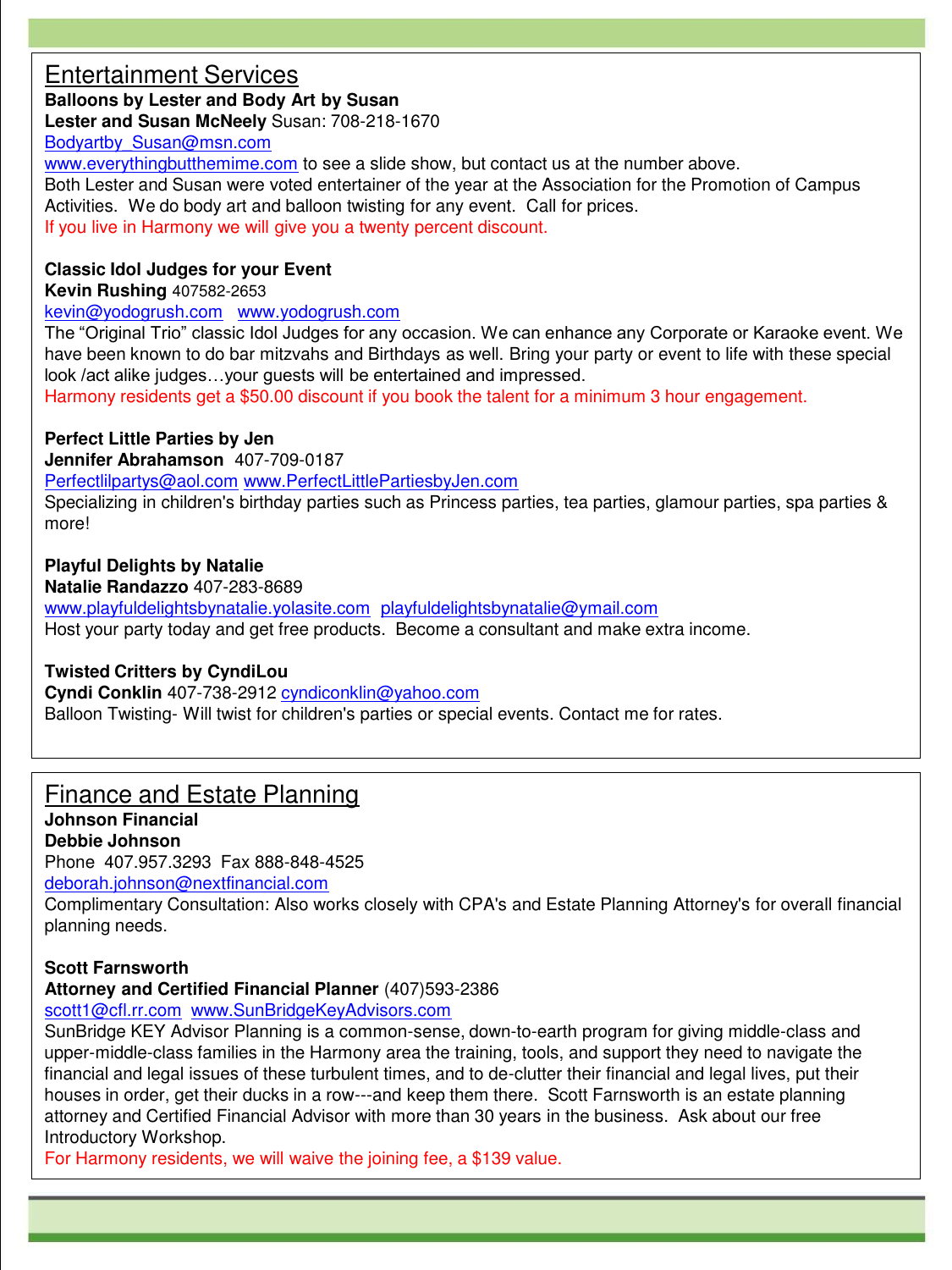# Food

**b&v cupcakes** 

**Rebecca Roberson & Victoria Vaughan** 321.243.2325

[bvcupcakes@gmail.com](mailto:bvcupcakes@gmail.com) [http://bvcupcakes.blogspot.com](http://bvcupcakes.blogspot.com/)

b&v cupcakes bake custom made gourmet cupcakes in a variety of flavors! From weddings to anniversaries, baby showers to bridal showers, birthday bashes to Friday night get-togethers...we make cupcakes to fit any occasion! Homemade family recipes that will be sure to please!

10% off to all Harmony residents!!

# **Jim's Famous Jerky**

**Jim and Carole Terpstra** Cell # 616-916-2775 [www.JimsFamousJerky.com](http://www.jimsfamousjerky.com/)

Fresh Homemade Hickory Smoked Jerky in several flavors... We use only USDA choice meats. Look for us at Harmony events as well as other local events. Call us about FUNDRAISER opportunities for your organization! Licensed & Insured

Call Jim for special offers for Harmony Residents

# **Furniture**

**American Recycled Plastic, Inc.**

**Michael J. Hazlett** (321) 674-1525

Full color catalog online at [www.itsrecycled.com](http://www.itsrecycled.com/)

We are the official recycled plastic lumber and furniture provider to the wonderful environmental community of Harmony since its beginning. You can choose from many different types, styles, and colors by visiting our website or you can visit our showroom 45 minutes away in Palm Bay. Remember, BUY RECYCLED!

# **Snelliewoods**

**Gerhard van der Snel** 321-402-1868 [thesnellies@live.nl](mailto:thesnellies@live.nl) [www.snelliewoods.com](http://www.snelliewoods.com/) Custom made furniture with Certificate and production Number. Harmony residents get 15% off on all furniture.

# **Gardening**

**Joan Boisseau Becker** 917-572-6043 [jonibee@cfl.rr.com](mailto:jonibee@cfl.rr.com)

[www.jonibee.com](http://www.jonibee.com/)

Master gardener certified in Florida and New York. Please call for rates and information.

# Gifts

**Argentina Trading Post**

**Christine von Wernich** 863-242-1163

[chrisvwmail@gmail.com](mailto:chrisvwmail@gmail.com)

Quality leather from the land of the Gaucho. Authentic Leather purses from Argentina. Special discount for Harmony residents, 15%

# **Signature Paper Company**

**Jocelyn D Davis** Cell: 443-243-2162

[jocelyn@signaturepapercompany.com](mailto:jocelyn@signaturepapercompany.com)

Custom Stationary, Invitations, Announcements, Business Cards, Letterhead, Postcard Marketing. All your paper needs completely and totally custom to your preference. \$25 discount for design services for Harmony residents.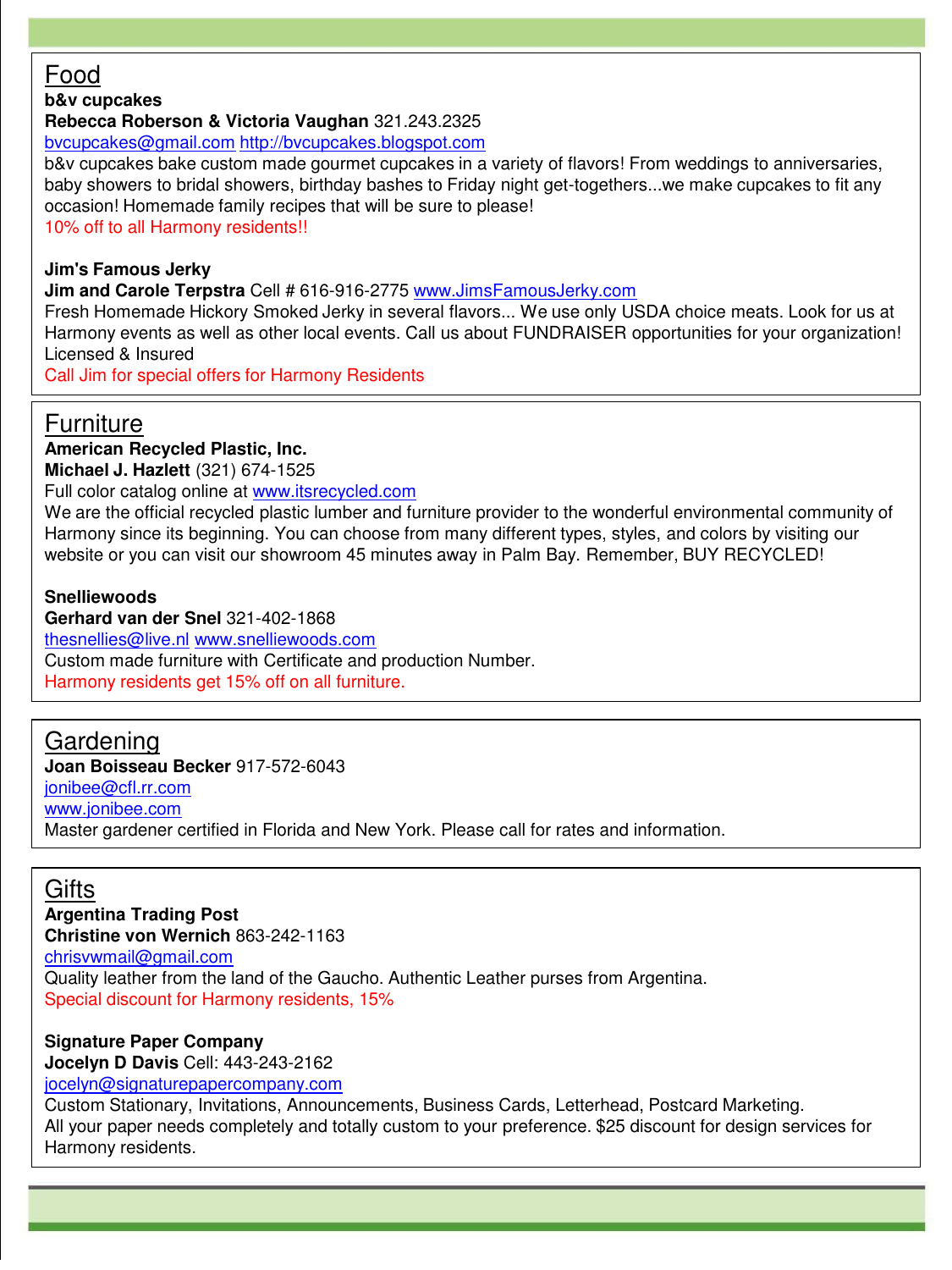# Golf

# **Harmony Golf Preserve**

**Brock Nicholas** 407-891-1616

[bnicholas@troongolf.com](mailto:bnicholas@troongolf.com) [www.harmonygolfpreserve.com](http://www.harmonygolfpreserve.com/)

We are the home course for your Harmony Longhorn Golf Teams. Public golf, tournament outings & private instruction.

Discounts on public play or seasonal and year-long membership passes available to Harmony Residents.

# Health and Fitness

**Joan Boisseau Becker** 917-572-6043 [jonibee@cfl.rr.com](mailto:jonibee@cfl.rr.com) [www.jonibee.com](http://www.jonibee.com/) Yoga teacher certified by the Kripalu Institute. Please call for rates and information

# **Lake Nona Family Chiropractic**

**Dr. Frank Berzanskis**  10743 Narcoossee Road, Suite A-12 Orlando, FL 32832 Phone #: 407.658.7700 [LNFCstaff@gmail.com](mailto:LNFCstaff@gmail.com) [www.lakenonafamilychiropractic.com](http://www.lakenonafamilychiropractic.com/) [www.MaximizedLivingDrBerzanskis.com](http://www.maximizedlivingdrberzanskis.com/) We provide chiropractic care along with health and nutrition programs for the entire family. FREE CONSULTATION, EXAM and X-RAYS (if necessary) for Harmony Residents

### **Osceola Medical Associates Kerryanne Davey-Medical Assistant**

1600 Budinger Ave Ste A St. Cloud 34769 407-498-0056 Dr. Basharat Hussain Internal Medicine/Geriatric practice seeing new patients same day. 8-5 M-F 12-1 for lunch. Near St. Cloud Hosp.

# **Stearns Fitness**

**Chad Stearns** 407-484-8510 [www.saintcloudbootcamp.com](http://www.saintcloudbootcamp.com/) [chad@saintcloudbootcamp.com](mailto:chad@saintcloudbootcamp.com) NSCA certified Fitness Training. Personal, small group, and boot camp training. Discounted rates for Harmony residents*.*

# **The Squeeze Center**

**Rob & Kellie Allen** 

[info@thesqueezecenter.com](mailto:info@thesqueezecenter.com) [www.thesqueezecenter.com](http://www.thesqueezecenter.com/)

THE SQUEEZE CENTER located at 1421 Hamlin Ave., Saint Cloud, Fl 34771 has gymnastics at it's core, but also branches out to provide a fabulous full family experience. The atmosphere is geared toward squeezing the things we love and includes an Arcade, Party Room, Snack Area, Rock Wall, a separate Pre-School area for our smallest tumblers, and Boys Equipment for our growing boys program.

Flip & Twist Gymnastics- First Trial Class Free and \$50 off any of our Bithday Party Packages

# Hotel

# **Lakeside Inn and Cafe**

**Brock Nicholas** 407-892-3195 [http://www.lakesideinnfl.com](http://www.lakesideinnfl.com/)

Relax amid the casual elegance and style of Old Florida. The ONLY place to stay and dine on the Alligator Chain of Lakes

Call the Lakeside Inn to learn about restaurant specials and hospitality packages available to Harmony residents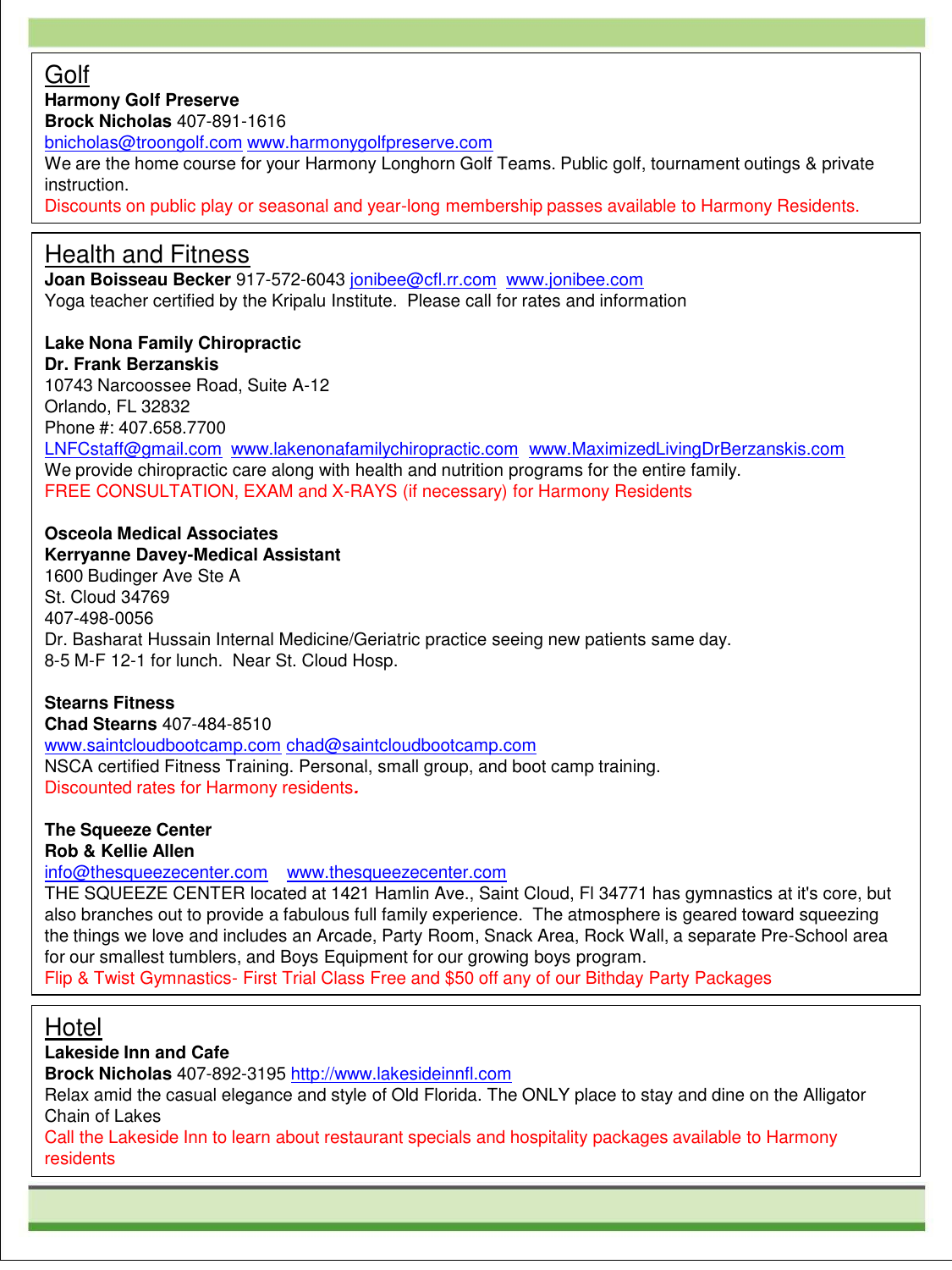# Insurance

# **A Professional Insurance Agency**

**David Allaire** 321-751-1677 [dallaire@profinsur.com](mailto:dallaire@profinsur.com) [www.profinsur.net](http://www.profinsur.net/)

Full service Independent Insurance Agency servicing Home, Auto, Life, Flood, and Commercial Insurance needs. Some companies represented are Auto Owners, Safeco, Mercury, Old Dominion, Progressive, and Tower Hill.

# **Jewelry**

# **Jewelry by Marylin**

**Marylin Ash-Mower** 407-556-3434 [mowerdm@comcast.net](mailto:mowerdm@comcast.net)

Kishi Pearls, Swarovski Crystals, Japanese Seed Beads woven together to create one of a kind necklances, bracelets and earrings. Custom jewelry made for all special occasions and events. 10% discount for Harmony Residents

# **Premier Designs Jewelry**

### **Millie Murray** 936-645-1777 [isalysmili@aol.com](mailto:isalysmili@aol.com)

High fashion jewelry at affordable prices! Two ways to get your favorite selections, as a customer at a home show or catalog or as a HOSTESS where you get things free! I am here to serve as your personal shopper with products available as you need them! 10% off your order for paying by check or cash. \$25.00 for letting me show you how you can be a stay at home Mom and contribute to the family income! No quotas, or inventory required, work when you want to and have fun while doing it! I am just a phone call away!

# Job Placement

# **A Players® Executive Search Group, Inc.**

**Jeanna McGinnis** 866-447-3187

[jlm@aplayers.biz](mailto:jlm@aplayers.biz) [www.aplayers.biz,](http://www.aplayers.biz/) Offices in Orlando FL. and Cincinnati OH.

A Players® Executive Search Group, Inc. specializes in recruiting only candidates considered to be an A Player® in their field. A Players® takes pride in successfully representing Fortune 100 and 500 companies as well as small businesses and start-up endeavors.

Call for a free consultation to find your next A Player®.

# Law

# **Court Reporting Specialists, LLC**

**Ray Walls** 407-847-0330

[info@courtreportingspecialists.com](mailto:info@courtreportingspecialists.com)

[http://www.courtreportingspecialists.com](http://www.courtreportingspecialists.com/)

Our full-service court reporting firm provides Central Florida's legal community with over 100 years of combined court reporting experience in all aspects of litigation. Our court reporters cover all of Central Florida, including Orange, Osceola, Seminole, Lake, Brevard, Volusia, and Polk counties. We also have an expansive regional and national court reporting network capable of providing service all across the US. Harmony residents (or firms they work for) receive 10% off their first setting. New clients only.

# **Draper Law Office**

**Nicole Burns** 407-846-0075 [nicoleburnslaw@yahoo.com](mailto:nicoleburnslaw@yahoo.com) [www.draperlawoffice.com](http://www.draperlawoffice.com/) Specialize in family law.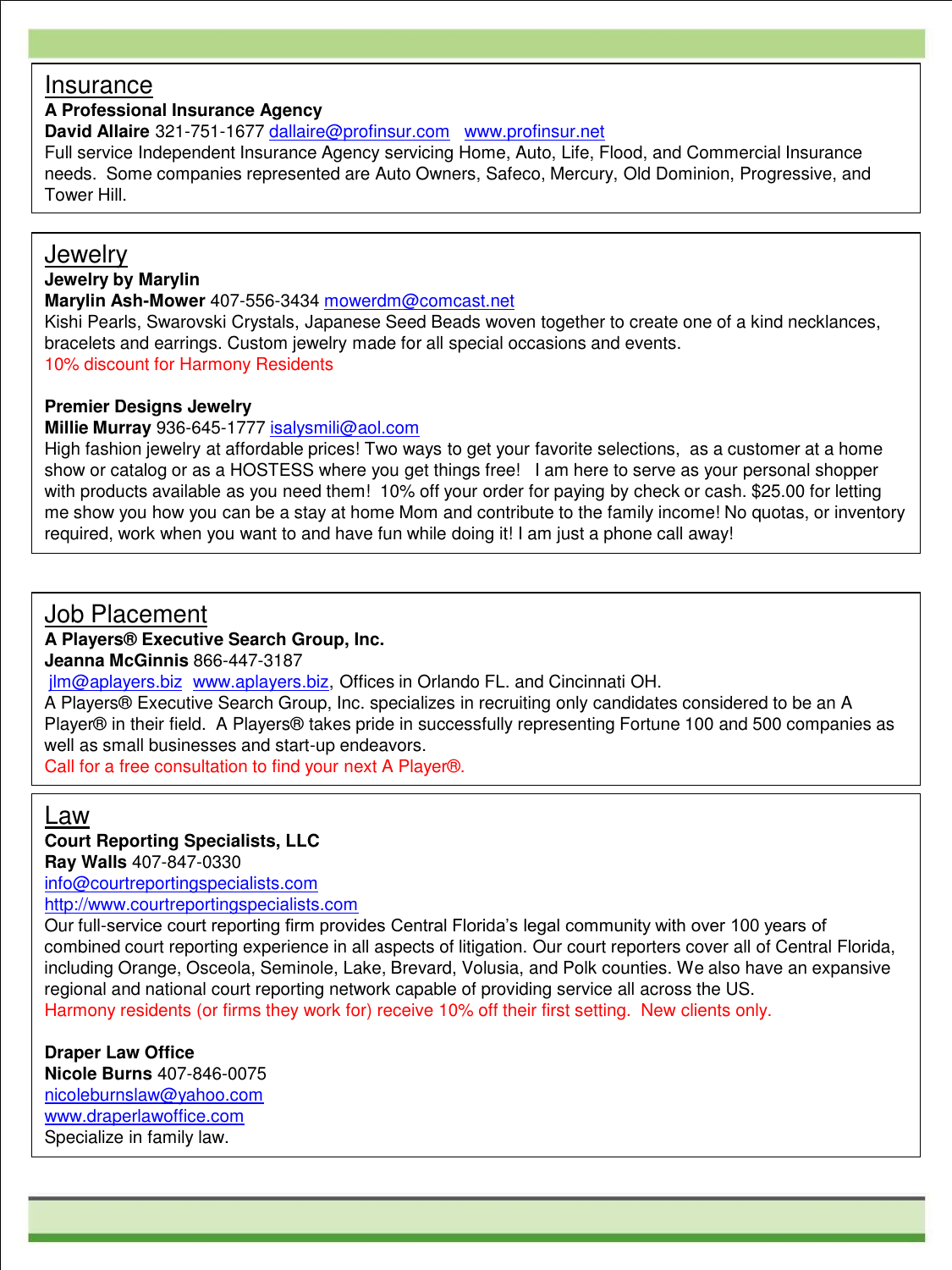# Lawn Care

# **Brandon Josephson**

407-593-2592; cell 727-686-7045 [stsu378@earthlink.net](mailto:stsu378@earthlink.net) Energetic and responsible 18 year old will do any type of yard work. Reasonable prices, will do occasional jobs or regularly scheduled yard work.

# **Harmony Lawn Care**

**Brian Potash** [blackbear72@aol.com](mailto:blackbear72@aol.com) (954) 663-0297 Harmony Lawn Care is owned and operated by Harmony residents and offers the best service at a fair price. We only provide lawn care to Harmony residents and have been providing lawn care in Harmony since 2004. Call for free quote and references. Third month free for new customers

# **My Lawn Guy, LLC**

**Ed Brunner III** 321-231-3307 [mylawnguy3428@aol.com](mailto:mylawnguy3428@aol.com) We have been mowing in Osceola County for over 5 years. Custom lawn services based on your needs. ½ off first month by mentioning this ad.......call now...free estimates

# **Triple Palm Lawn Maintenance LLC Justin Farrell**

[Triplepalmlawn@aim.com](mailto:Triplepalmlawn@aim.com) 407-957-3489

# Massage

**Julianne (Jules) Tordsen** 

Licensed Massage Therapist MA46968 [Jtordsenlmt@yahoo.com](mailto:Jtordsenlmt@yahoo.com) 407-744-5306

Massage therapy is proven to be a holistic approach to both muscular and emotional tension reduction. I offer a variety of massage techniques including Swedish, Deep Tissue, Sport, Stone, Pregnancy, and Chair massage. Services from a half hour to two hours. Harmony residents save 15% off original price.

# Pets

# **Dog walker / pet sitter Allison Martin**

Cell 616-788-1781

I am a honors student @ Harmony High School. I am very responsible and dependable. I would love to walk your dog for you or help take care of your pets while you are away. Give me a call, you or your pets won't be disappointed

### **Pet walking and pet sitting Brandon Josephson**

407.593-2592 cell 727.686-7045 [stsu378@earthlink.net](mailto:stsu378@earthlink.net)

Energetic and responsible 17 year old will do any type of yard work or pet care including pet walking, vacation pet sitting. Reasonable prices, will do occasional jobs or regularly scheduled yard work and pet care.

### **Dog walking Joan Boisseau Becker** 917-572-6043 [jonibee@cfl.rr.com](mailto:jonibee@cfl.rr.com)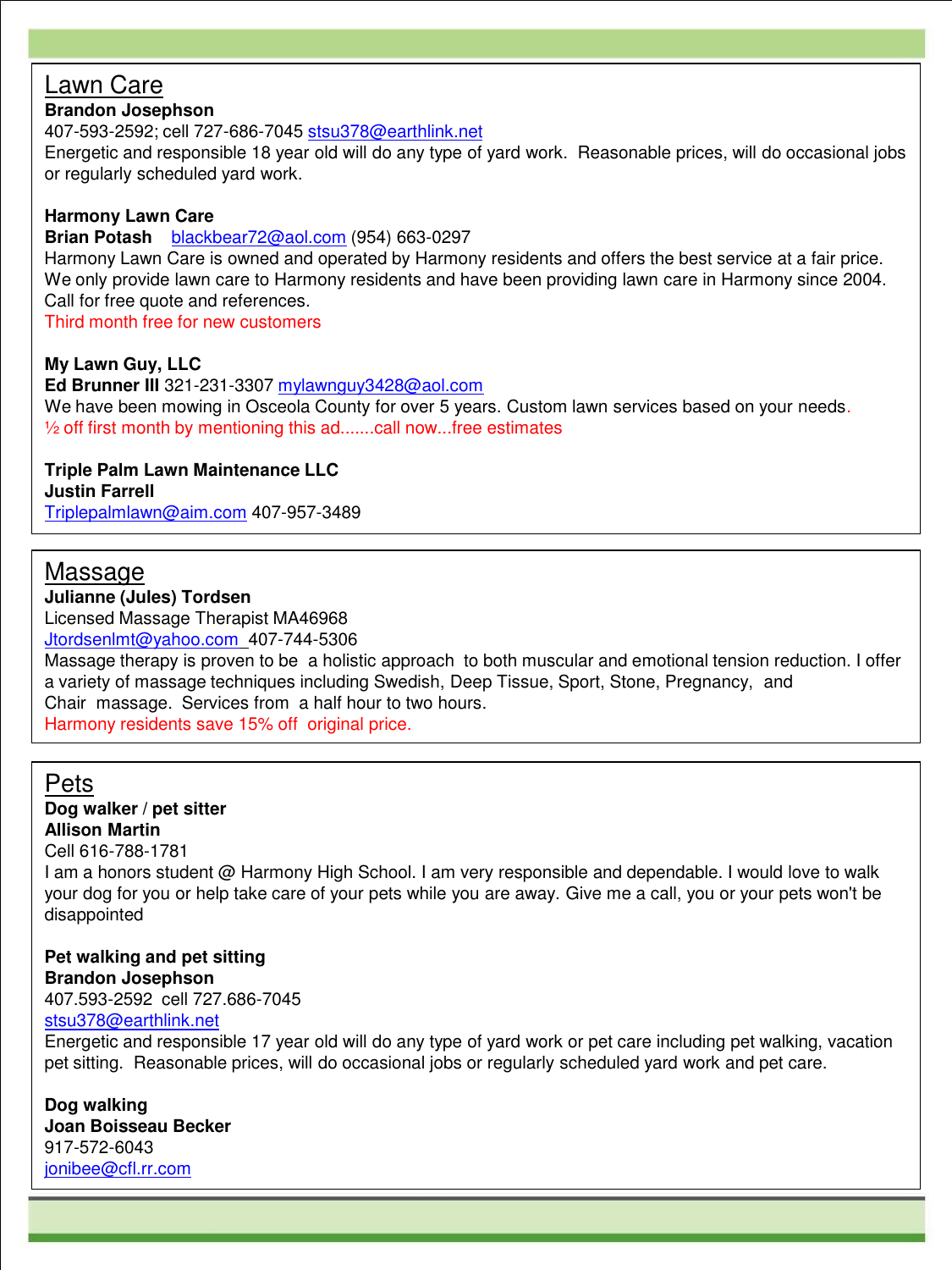# Photography

**Terri's Photography**

**Theresa Nathan** [terrinathan@earthlink.net](mailto:terrinathan@earthlink.net)

321-402-9777

Family photographer specializing in Senior pictures, prom pictures, head shots & Family! Minimum charge by the hour and you keep all the pictures to print as many as you like. If you don't like any of the you don't pay a thing, search facebook for Terri's Photography!

# **My-Scopes.com, LLC Rob and Kellie Allen**

(888) 570-1290

[rob.allen@my-scopes.com](mailto:rob.allen@my-scopes.com), [www.my-scopes.com](http://www.my-scopes.com/)

Fundraisers, Weddings, Party Favors, or everyday memories. Upload your own photos and have scopes shipped directly to the comfort of your home.

Pool **Saviour Pool Fence East David & Teri Buck** 407-729-5465 [david@saviourpoolfenceeast.com](mailto:david@saviourpoolfenceeast.com) Sales & Installation of Safety Pool Fences & Alarms. 10 % Off for Harmony Residents

# Property Management

### **Lake Nona Harmony Homes, LLC**

**Linda Balash,** CFM, Licensed Real Estate Broker 321-624-1568 [lindabalash@gmail.com](mailto:lindabalash@gmail.com) **Patrice DeNike,** GRI. Green, Licensed Real Estate Professional, 321-624-8525 [denikehomes@gmail.com](mailto:denikehomes@gmail.com) Full property management services of leasing and maintenance services. Landlords do whatever it is that they do and leave the work to us. We provide full property management services and rental services – full tenant screening, lease preparation, and inspections. Search Florida listings through our website.

### **Sun Lakes Management Inc Terence Hawkins** 407-758-8021 [tschawkins@aol.com](mailto:tschawkins@aol.com) 20 years of property management experience in Osceola County. Yards, pools & pest control, short term rentals & long term rentals.

Restaurant **Harmony Town Tavern Brock Nicholas** 407-891-2630 [bnicholas@troongolf.com](mailto:bnicholas@troongolf.com) [www.harmonytowntavern.com](http://www.harmonygolfpreserve.com/) Open 7 days a week. Game room available to Harmony Residents. Check for daily specials & entertainment.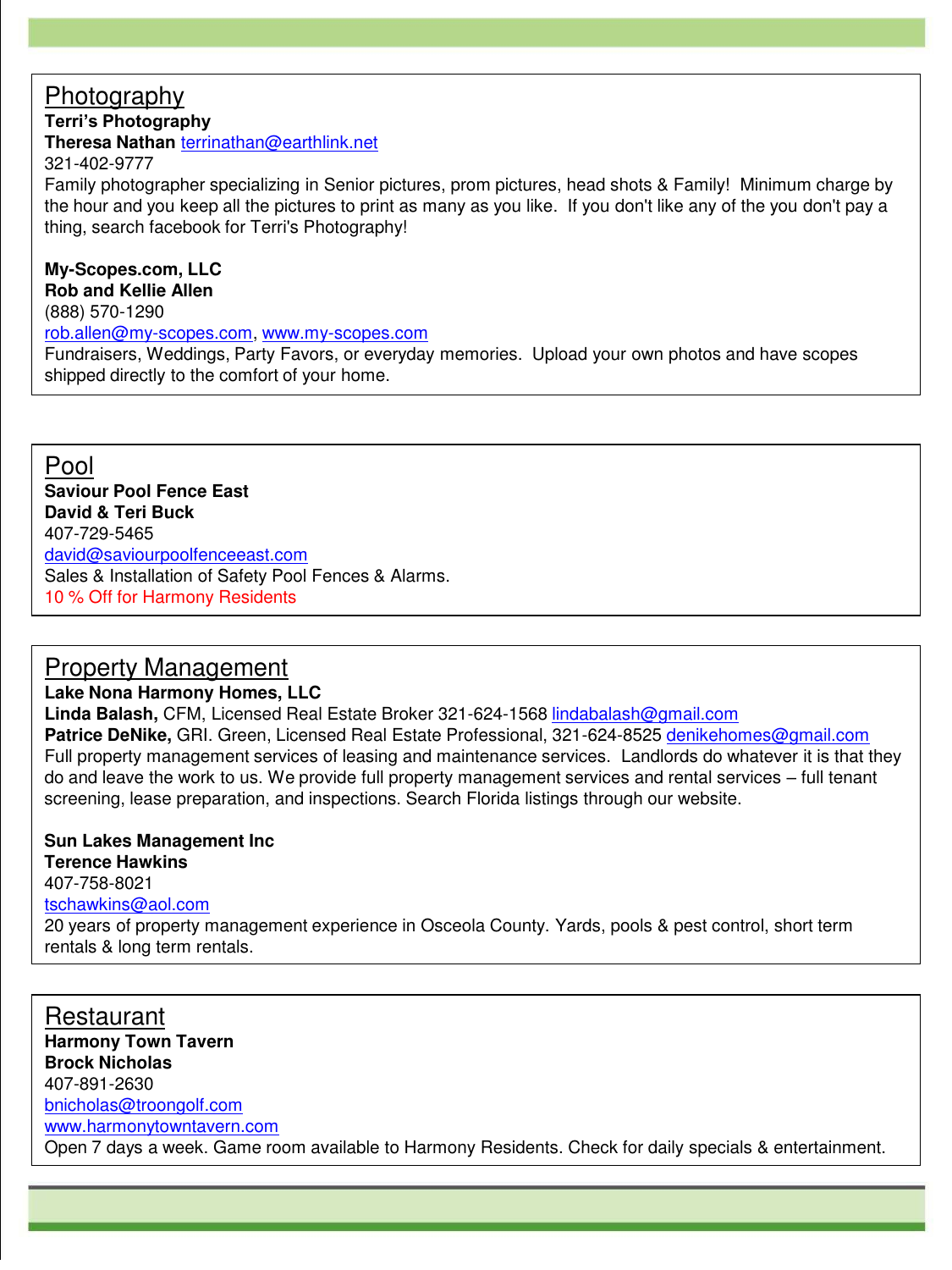# Real Estate **American Ideal Homes LLC**

**Bernard Scarpa** 407-572-3022

[btscarpa@aol.com](mailto:btscarpa@aol.com)

# [http://centralfloridarealty.info](http://centralfloridarealty.info/)

Harmony, Windermere, Dr. Phillips, lake Mary, Longwood, Winter Park, Lake Nona, Bella Collina, Casselberry, Orlando, Kissimmee Investment Properties, Disney area Short Term Rental Properties, Relocation, Residential, Second Homes, Commercial, Specializing in Short Sales Properties and Bank Owned Properties.

# **Charles Rutenberg Realty**

**Karlene Grimes** 646-732-2730 Fax 407-429-3789

*[www.KarleneGrimes.com](www.KarleneGrimes.com )* <http://www.myfloridahomesmls.com/KarleneGrimes>

You've heard everyone say its a great time to buy, yet you are still waiting or have a million excuses. Don't miss out on your retirement, your future investment. Don't wait to say "If only I knew then what I knew now." Please visit my website and make me your favorite realtor

### **D&M Real Estate Solutions, Inc.**

**Daniel Wolk, Broker** 321-624-8390 Fax:321-248-0325

# [email-danwolkteam@gmail.com](mailto:email-danwolkteam@gmail.com)

Full Service Real Estate Services including listing and selling Real Estate as well as property management. Over 25 years experience in the Osceola county area.

### **Harmony Realty**

# [thultgren@harmonyfl.com](mailto:thultgren@harmonyfl.com) [www.harmony-realty.com](http://www.harmony-realty.com/) 407-891-8358

Full service realty company that specializes in the community of Harmony. If you are looking to sell you home or buy a home we would love to be your listing agent and or buyer's agent in the transaction. Our team works through the Multiple Listing Service, and is a proud member of the Osceola County Association of Realtors.

# **Lake Nona Harmony Homes, LLC**

# [www.lakenonaharmonyhomes.com](http://www.lakenonaharmonyhomes.com/)

**Linda Balash,** CFM, Licensed Real Estate Broker, 321-624-1568 [lindabalash@gmail.com](mailto:lindabalash@gmail.com) **Patrice DeNike,** GRI. *Green*, Licensed Real Estate Professional, 321-624-8525 [denikehomes@gmail.com](mailto:denikehomes@gmail.com) Providing "concierge" real estate services for Harmony, Lake Nona, and surrounding area. We specialize in short sales, foreclosures, first time buyers, relocations, and investors. Search Florida listings through our website.

# **Sun Lakes Realty Inc**

**Terence Hawkins** 407-758-8021

# [tschawkins@aol.com](mailto:tschawkins@aol.com) [www.foreclosurebuyingservice.com](http://www.foreclosurebuyingservice.com/)

Now over 20 years selling vacation/investment homes to Overseas & US buyers in Osceola County. New for 2010 is our recently introduced FORECLOSURE BUYING SERVICE for those wanting that extra special bargain price. For "Houses Bought at the Courthouses" please visit our web site or telephone Terry at 407 758 8021. Individuals & Investors welcome.

# **La Rosa Realty, LLC**

**Mark LeMenager** 407-744-4759

[mark\\_lemenager@yahoo.com](mailto:mark_lemenager@yahoo.com)

[www.HarmonyFloridaHomeBuyer.com](http://www.harmonyfloridahomebuyer.com/)

If you are looking to buy or sell in Harmony, please give me a call. You'll be glad you did.

\$500 rebate paid at closing on the sale or purchase of a home in Harmony when you list or buy with Mark LeMenager of La Rosa Realty, LLC.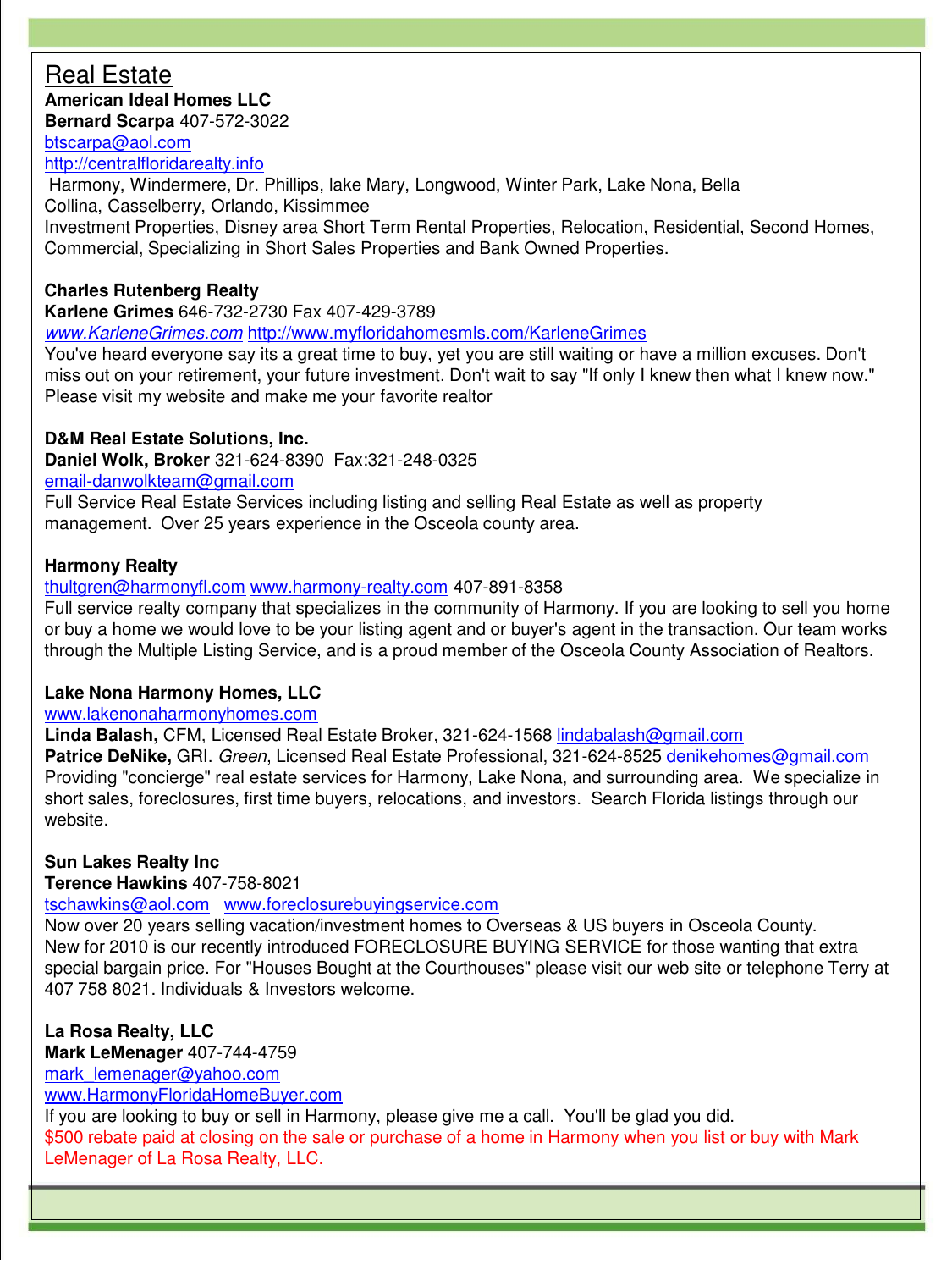# **Telecommunications**

**Ocala Communications Corp** 

**Jim Warren** 863-242-2906

[sales@ocala-communications.com](mailto:sales@ocala-communications.com) [www.ocala-call.com](http://www.ocala-call.com/)

Residential and Business VOIP phone services. Calling card, travel cards, and associated phone products. If you have internet, you should be using VOIP! Special pricing for Harmony Residents, packages available from \$9.99 per month.

First month free if mentioning The Harmony Business Directory.

# **Transportation**

## **Crown royal taxi**

**Allen Santacruz** 407-715-1957 [Allensantacruz@msn.com](mailto:Allensantacruz@msn.com)

Crown royal taxi has the best rates and is always on time. Please give us 30 minutes notice.

# Travel

# **Expedia cruise ship centers**

**Angela Cutler,** CTC 321-766-7422-home 252-258-0969-cell [acutler@cruiseshipcenters.com](mailto:acutler@cruiseshipcenters.com) Senior Cruise & Travel Consultant [www.cruiseshipcenters.com/AngelaCutler](http://www.cruiseshipcenters.com/AngelaCutler)

### **Meissner Cruise & Travel**

Linda Meissner 1-877-470-1060 [linda@meissnertravel.com](mailto:linda@meissnertravel.com) [www.meissnertravel.com](http://www.meissnertravel.com/)

Full Service Travel Agency. Specializing in Honeymoons and Destination Weddings. Group Travel, Certified with all Cruise Lines; Earmark agency with Disney. Offering packages all over the world. No booking fees! For All Your Travel Dreams.

\$50.00 off per/booking any package over 5 nights. \$75 off packages over 9 nights; \$100 off 12 nights or longer. Special group rates.

# Tutoring

# **Tutoring - High School and Middle School**

**Mark LeMenager** 407-744-4759 [mark\\_lemenager@yahoo.com](mailto:mark_lemenager@yahoo.com)

State of Florida Certified Teacher with several years of professional tutoring experience, especially SAT, ACT, and mathematics from pre-algebra through pre-calculus. Competitive rates, group discounts available, maximum three students per group.

### **America's Youth United -Tutoring chapter Norma E. Mangual**

Toll-Free 877-715-5353 [AYU.tutor@gmail.com](mailto:AYU.tutor@gmail.com)

Rollins College - Oxford Seminars TESOL/ ESL/ ESOL- Teacher Certification

Levels: Elementary, Middle, High School, and College

Social Studies, Earth Sciences, English (Language Arts-Writing), English as a second language TESOL/ESL/ESOL, Spanish, and French. Special offer for Harmony residents: Hurry and book your session(s)/ lesson(s) a week in advance and receive a \$20.00 credit voucher!

# **Private Tutoring**

**Glen Boisseau Becker** 631-219-5634 [GBB@cfl.rr.com](mailto:GBB@cfl.rr.com)

Certified Language Arts teacher offers effective coaching and tutoring for English, reading, writing, and grammar in your home; all ages; weekends only; \$25/hour; full credentials on request. Professional text editing, \$30/hour.